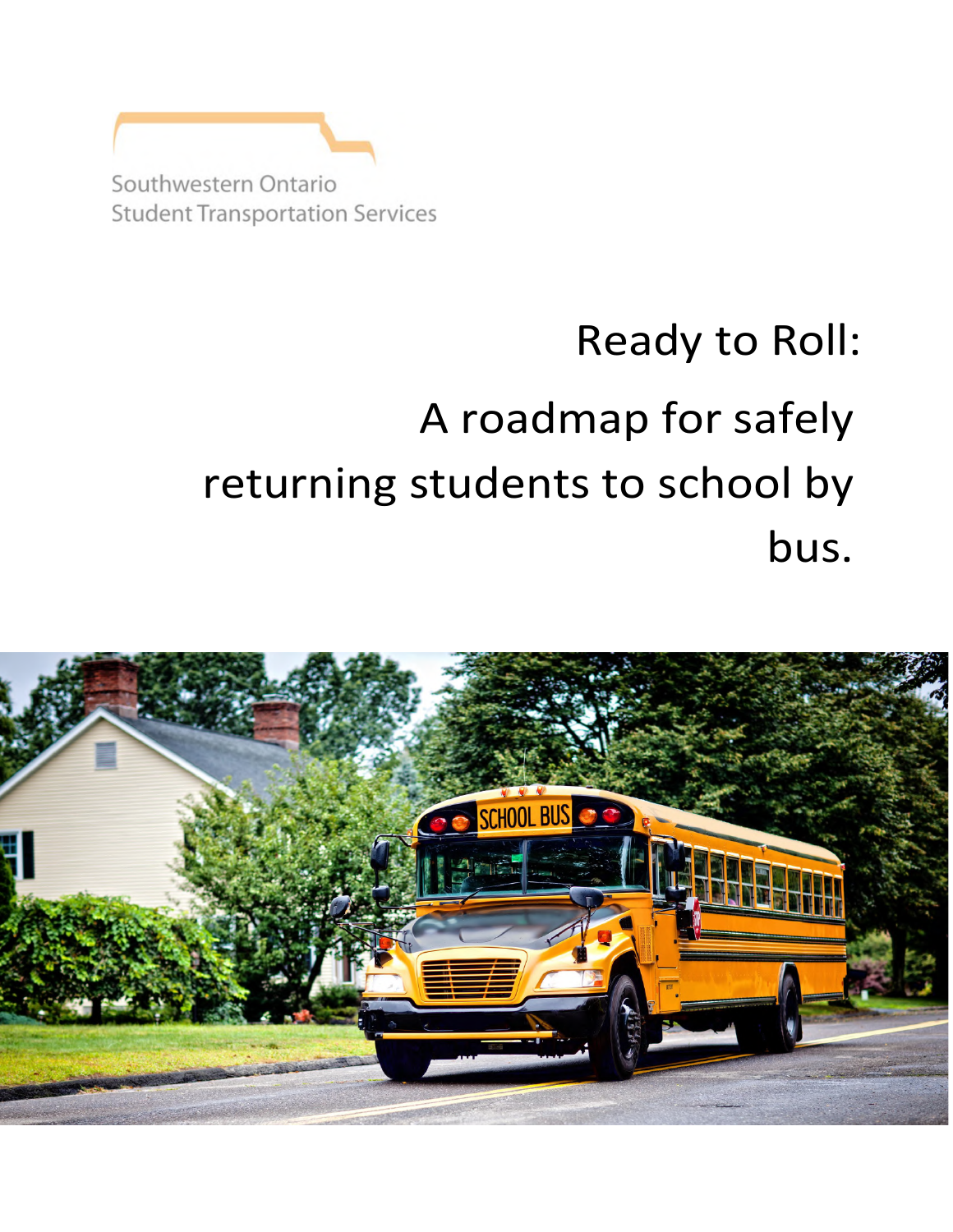Southwestern Ontario Student Transportation Services (STS) is a non-profit incorporation jointly owned by the London District Catholic School Board and the Thames Valley District School board. The STS service area encompasses more than7,000 square kilometers, in Elgin, Middlesex and Oxford counties and within the cities of Woodstock, St Thomas and London.

There are 100,000 enrolled students in the service area, 50,000 of which are eligible for bussing based on distance, program, or students who have special needs. STS is responsible for transportation route planning and overseeing the daily provision of service delivered by 7 contractors. The contractors are responsible for fleet ownership and employee management, including having sufficient of bus drivers trained to meet service requirements set by STS.

As a result of COVID 19, STS will make considerable changes to the transportation system in the area so that guidelines released from public health and the Ministry of Education can be met.

The intent of this document is to outline the key operational areas for consideration when planning school bus operations for fall of 2020 and beyond. The document may be periodically amended from time to time, based on updates from the appropriate authorities.

This document was revised on July 31, 2020 to incorporate the latest Guidance document released by the Ministry of Education.

On August 7, 2020, the document was reviewed with members from the Southwest Public Health Unit and the Middlesex London Heath Unit. STS would like to thank the participants for their input.

Table of Contents:

- 1. Infographic: Ready to Roll, School Bus Safety Protocol
- 2. Physical Distancing on the School Bus
- 3. Time on the School Bus
- 4. School Bus Stop Locations
- 5. Vehicle Cleanliness
- 6. Students with Special Needs
- 7. Parents and Guardians & School Bus Safety
- 8. Bus Drivers and Attendants
- 9. Bus Registration System
- 10. Seating Plans
- 11. Behavior on the Bus
- 12. Active Travel and School Zone Safety
- 13. Potential Cases of COVID 19
- 14. Appendix A STS Actions in Response to Ministry Guidance Document
- 15. Appendix B Key Bus Safety Messages for Parents and Guardians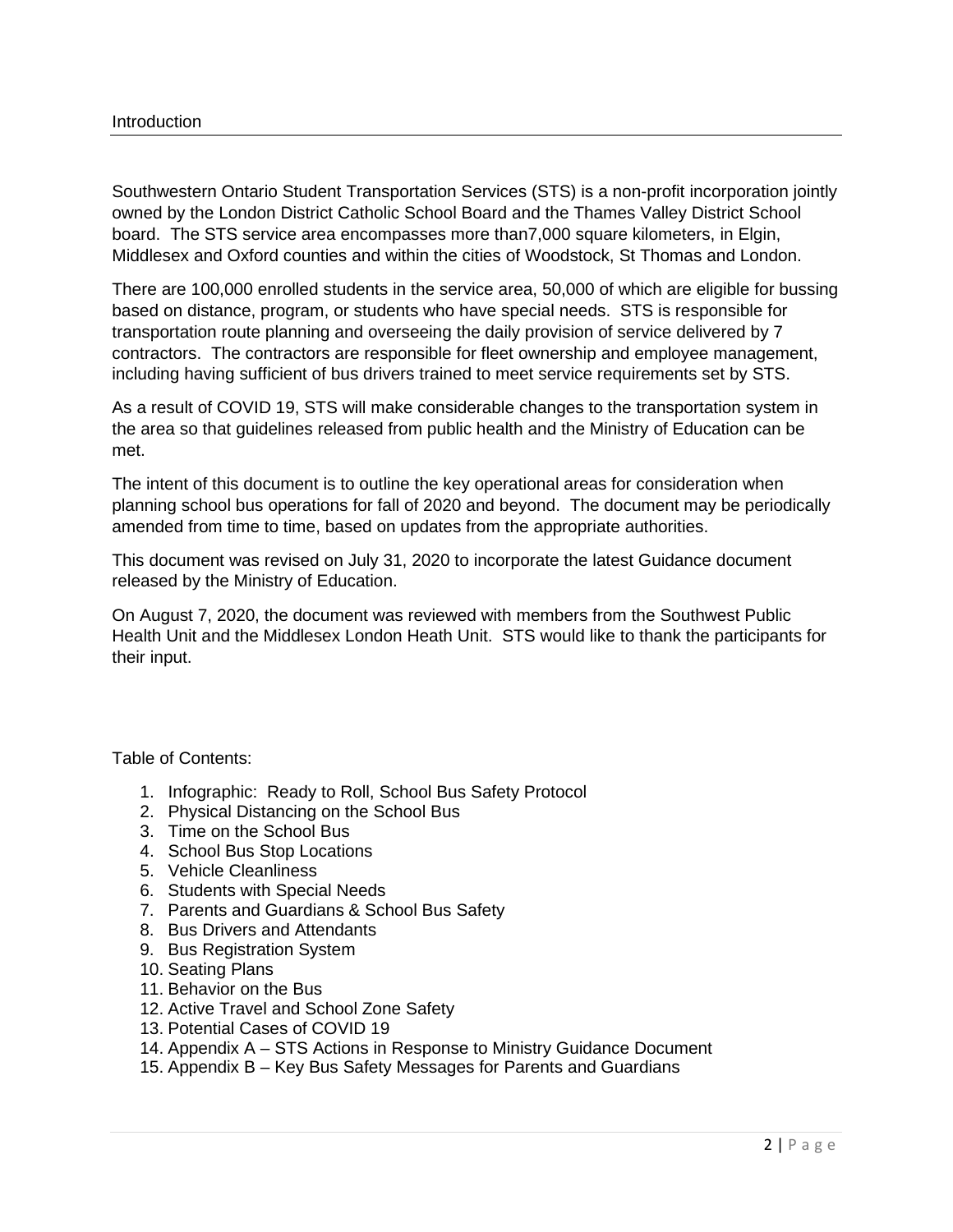#### 1. Infographic

Designed to provide an overview of the service parameters for the bussed community, it will be in circulation beginning the week of August 10.





#### **PREBOARDING HEALTH CHECKS FOR STUDENTS**

Transport Canada's report states, in part: All children and drivers who experience symptoms, including mild cough or low-grade fever (37.3 C or more), need to self-isolate and stay home. If another member of a child's or driver's household develops symptoms of COVID-19, it is recommended that the child or driver stay home and self-isolate

Parents/quardians must check their student for symptoms each morning before boarding the school bus.

Bus contractors are responsible for establishing daily health check procedures for Bus Drivers and Bus Attendants prior to starting work



# **STAY INFORMED**

Student Transportation Services will undertake significant route changes for September in response to COVID 19. Bus routes and school bus stops are under review. Expect changes from prior years. Bus schedules will be posted in the Parent Portal in late August.

Monitor the mybigyellowbus website, Facebook, Twitter and Instagram and check your emails frequently.

Weekly STS New Updates will be posted on the website using the STS News Update link from the homepage



#### **Transport Canada**

Report: Federal Guidance School Bus Operations during COVID 19

Report: Guidance for transit agencies and passengers in response to COVID<sub>19</sub>

**Province of Ontario** 

Report: Reopening Schools 2020 2021 School Year

**SickKids** Report: Covid 19 Recommendations for School Reopening

**Local Public Health Units** Middlesex London Health Unit

Southwestern Public Health

Southwestern Ontario Student **Transportation Services** 

Website: mybigyellowbus.ca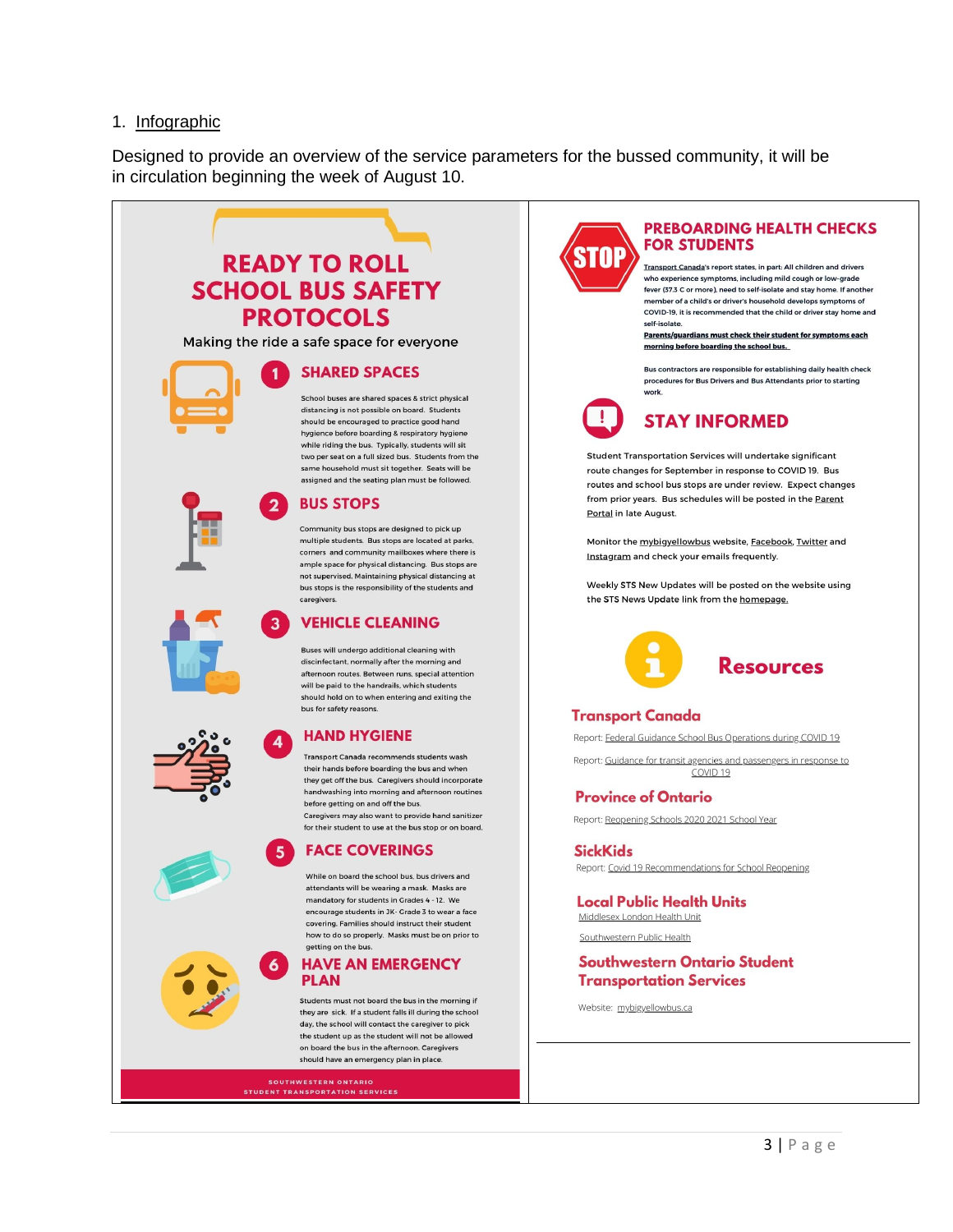# 2. Physical Distancing on the School Bus

School buses have only one entrance - the back door is for emergency use only. Each student will pass within approximately 1 meter of the bus driver while getting on or off the bus. Strict physical distancing of 2 meters is not achievable on a school bus and therefore other strategies to mitigate risk must be used.

The manufacturer's capacity of a full-sized school bus is 72 passengers. This assumes a portion of the riders are in junior grades, sitting three to a seat, and senior grades at two per seat. The bus has two rows with twelve bench seats per row. At two riders per bench seat, a full-sized bus would accommodate 48 passengers. Assuming each rider sat properly in the aisle seat and window seat, approximately 1 foot of space would exist between the riders, depending on their size.

The Ministry of Education's Approach to Reopening Schools in 2020-2021 school year originally suggested that consortia consider "Supporting physical distancing between students on school vehicles by considering planning parameters of one student per seat (unless the students are in the same household)" which would reduce capacity on a full sized school bus by more than 50% in many cases.<sup>[1](#page-3-0)</sup> In the revised document released July 2020, the Ministry acknowledges that in order "to support return to school 5 days per week, school boards may be required to increase the utilization beyond one student per seat and operate closer to capacity".<sup>[2](#page-3-1)</sup>

Since the original release at one per seat, other mitigations strategies have been confirmed, such as PPE for the bus driver and masks on students. It is the combination of controls which assist with the higher number of students assigned to the bus.

Action Items:

- The bench seat immediately behind the school bus driver will be left empty.
- The windows on the vehicles will be kept open, weather permitting, to support increased ventilation.
- STS will ensure contractors comply with mandatory mask usage for bus drivers and attendants.
- STS will promote mandatory masks for grades 4 12 and encourage JK- grades 3 to wear a mask through public education.
- STS will recognize those who cannot mask because of underlying health conditions.
- STS will ensure hand sanitizer is available on vehicles.
- STS will, wherever possible, not have actual loads which exceed 46 students, or 2 per seat.<sup>[3](#page-3-2)</sup>

<span id="page-3-0"></span><sup>1</sup> <https://www.ontario.ca/page/approach-reopening-schools-2020-2021-school-year>

<span id="page-3-1"></span><sup>2</sup> <https://www.ontario.ca/page/guide-reopening-ontarios-schools>

<span id="page-3-2"></span> $360\%$  of elementary runs for September already meet this target without registrations being finalized and without remote learners removed.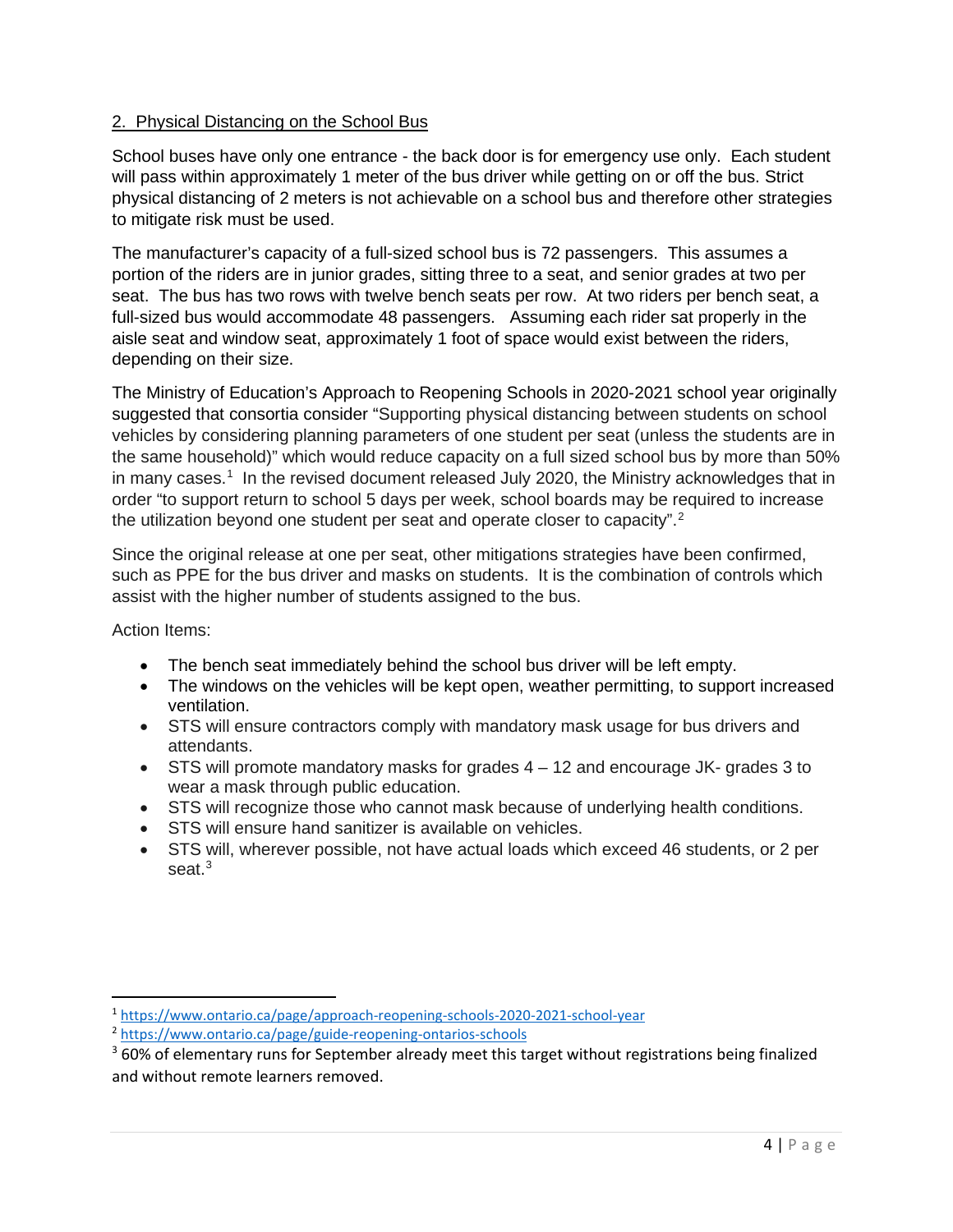# 3. Time on the School Bus

When considering physical distancing constraints, another key consideration for the number of students assigned to a bus run is ride time.

It should be noted that for many urban bus runs, 15 minutes or less is the norm. For specialty program runs or county runs, ride times are typically 30-45 minutes long.

The number of students assigned to a vehicle will be higher in city runs based on density, with mitigation factors being mask use, sanitizer, ventilation, and short trips.

Based on preliminary planning for the 2020-2021 school year, approximations of ride time are:

| <b>Ride Time</b>     | <b>Percentage of Riders</b> |
|----------------------|-----------------------------|
| $0 - 15$ minutes     | 62%                         |
| $16 - 30$ minutes    | 26%                         |
| $31 - 45$ minutes    | $.9\%$                      |
| More than 45 minutes | 3%                          |

#### 4. School Bus Stop Locations

Parent/guardians are responsible for student safety to, from and at the school bus stops.

In rural areas, bus stops are typically located at the student's residence and therefore pose limited risk. In urban areas and especially in high-density residential areas, community bus stops serve multiple students, ranging from 5 – 60 assigned students.

As part of its planning process for 2020-2021, STS reviewed community bus stop assignments and adjusted where it was practical to do so. The distance students travel to a bus stop may be longer than in prior years. This provides two benefits: increased physical activity and a shorter ride time on the bus.

Bus stop locations are not supervised. Located at community mailboxes, parks and greenspaces and neighborhood corners, school bus stops are open-air environments. Physical distancing at school bus stops will be a shared responsibility amongst students in the community who use it and caregivers who accompany younger students.

Bus drivers will not perform health checks prior to students getting on the bus. The responsibility for daily health checks rests with the family. If your student is unwell, do not send them to the bus stop.

Action Items:

- STS will promote the need to maintain physical distancing at school bus stops through public education.
- STS will promote that masks should be worn at bus stop locations and/or in place upon bus arrival, prior to getting on the bus.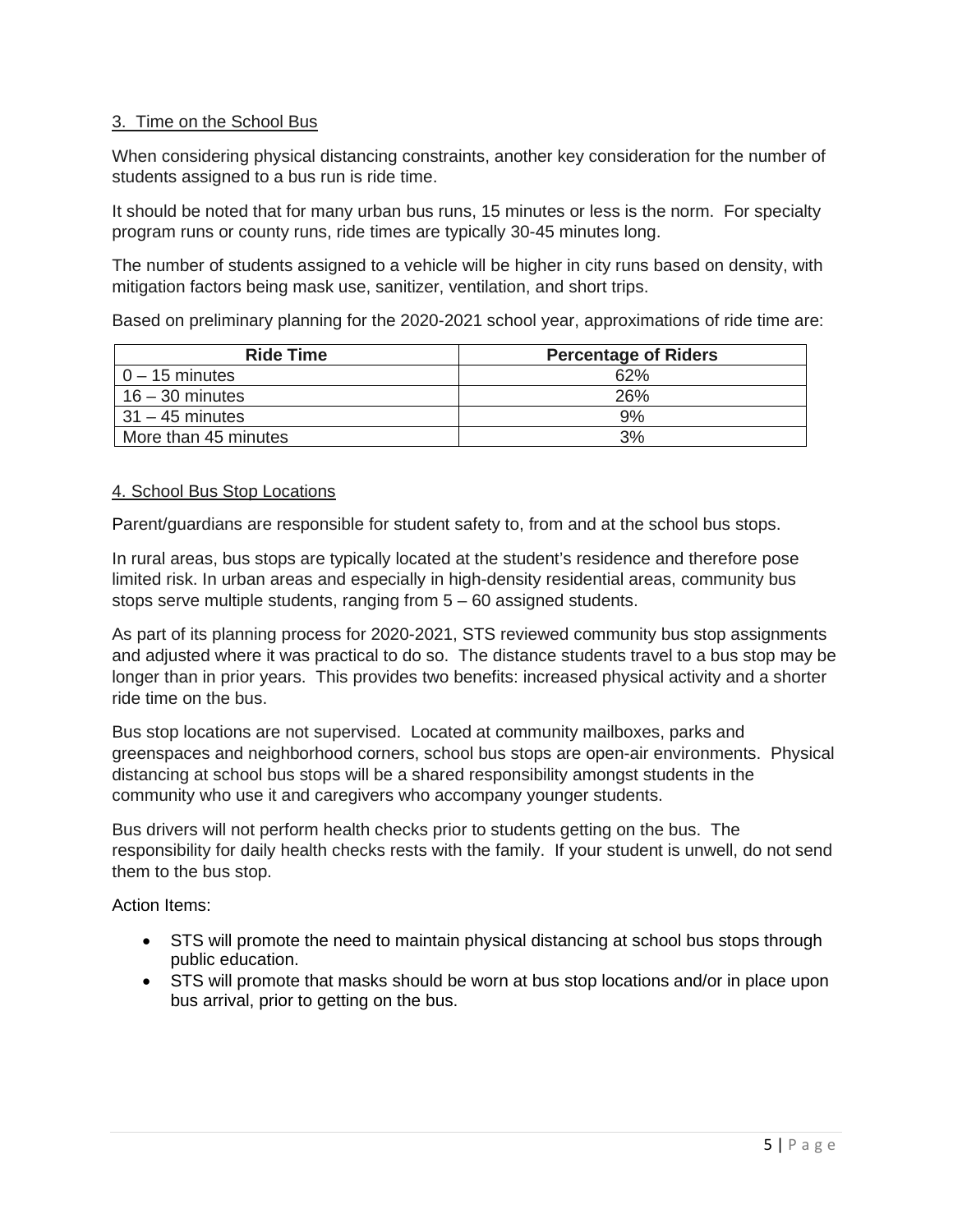### 5. Vehicle Cleanliness Standards

Buses and minivans will undergo additional cleaning measures. The vehicles will be cleaned between morning and afternoon routes. Between runs, high-touch areas like the handrail will be treated with disinfectant.

Students are reminded there is no eating or drinking on the bus and should remove any personal garbage when they get off the bus.

Action Items:

- When possible, the windows of the bus should be kept open to promote air circulation.
- Protocols to be established regarding additional cleaning requirements.
- Disinfectant has been provided for every vehicle in the district.

#### 6. Transporting Students with Special Needs

Students with special needs will require an enhanced level of care in coordinating transportation based on underlying health conditions. Transportation for these students is already highly individualized. Additional communication protocols between the school board and STS have been developed to provide a greater level of care given the uniqueness of returning students with special needs to school safely.

STS will assign siblings from the same household to the specialized vehicle where possible to minimize outside contact. This will be a change in practice from prior years and will be communicated to affected families.

Action Items:

- Specialized vehicles will have reduced capacity. Where possible, students from the same household will ride on the vehicle with siblings.
- Parents/guardians who assist students at the vehicle will be asked to wear a mask.
- Additional PPE may be provided to bus drivers and attendants where circumstances warrant.

#### 7. Parents and Guardians & School Bus Safety

Parents and guardians will play a critical role in keeping the bussed community safe. Transport Canada guidelines establish that:

Parents/guardians complete a health check each morning before putting their student on the bus. Students with new symptoms of COVID 19, including a fever of 37.3 degrees or higher, should not be put on the bus and will be sent home from school without transportation if they become symptomatic during the school day. <sup>[4](#page-5-0)</sup>

Further, these guidelines establish that the student should wash their hands each morning before boarding the bus and wash their hands each afternoon upon returning home from their

<span id="page-5-0"></span><sup>4</sup> <https://www2.tc.gc.ca/en/services/road/federal-guidance-school-bus-operations-during-covid-19-pandemic.html>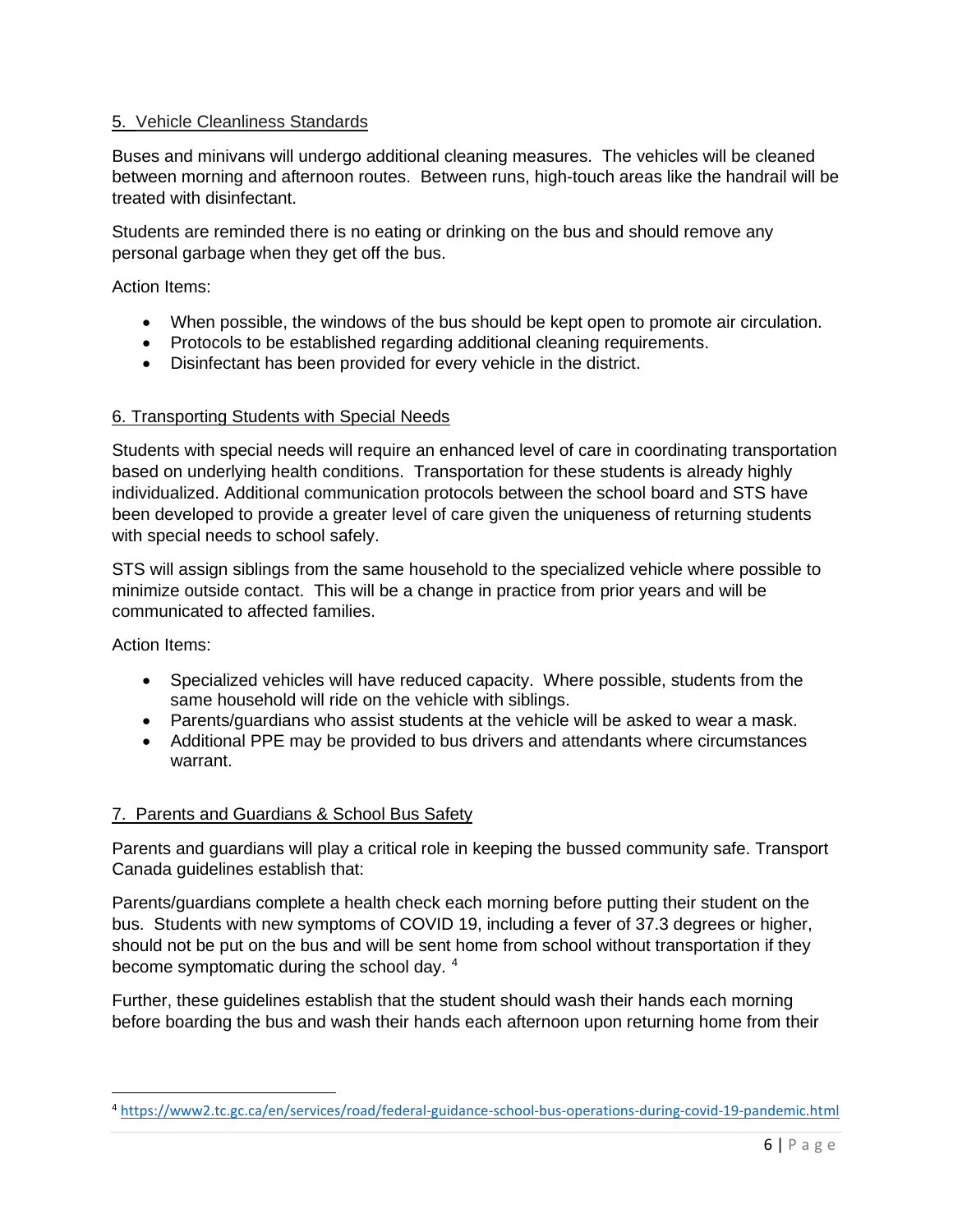bus ride. Parents/guardians are encouraged to provide hand sanitizer to older students for their own use and apply hand sanitizer to younger students in the morning before they board the bus.

Using the school bus is an experience beyond the time on the bus. Parents/guardians should actively educate their students with respect to the core activities: getting to and from the school bus stop, getting off the bus at school and riding the bus safely. A series of public education messages for parents/guardians will be developed promoting the key messages that follow.

Action Items:

• STS will promote parent/guardian responsibilities through public education. (See Appendix B – Key Bus Safety Messages for Parents and Guardians

#### 8. Bus Drivers and Bus Attendants

Personal Protective Equipment has been ordered for contractors to distribute to staff. A summary is provided below:

Bus Drivers and Bus Attendants:

- 2 procedural masks provided per day
- Reusable face shield provided

Bus drivers and attendants who assist students with special transportation needs may require access to gowns, gloves, and goggle in addition to the masks and face shields.

Bus drivers and attendants are employees of the individual bus contractor. The contractors are responsible for establishing policies and procedures to protect the health and safety of their workers and monitoring compliance.

PPE will be distributed to the contractors based on route assignments. The contractors will be responsible for inventory control protocols and developing appropriate employer policies for proper use of PPE, storage, and disposal.

Wherever possible, bus drivers are assigned to the same route each day using the same vehicle. However, substitute drivers are used for absences when required.

Bus drivers play a vital role in the transportation system and the successful return to school by bus is dependent on drivers choosing to return to work. To support their return, STS is providing each bus driver a backpack to carry their PPE, disinfectant and hand sanitizer.

Action Items:

• STS to review contractor policies related to PPE.

#### 9. Bus Registration System

To allow for contact tracing and help manage the number of students assigned to each bus, STS implemented a bus registration system. Only registered students will be assigned to a bus seat.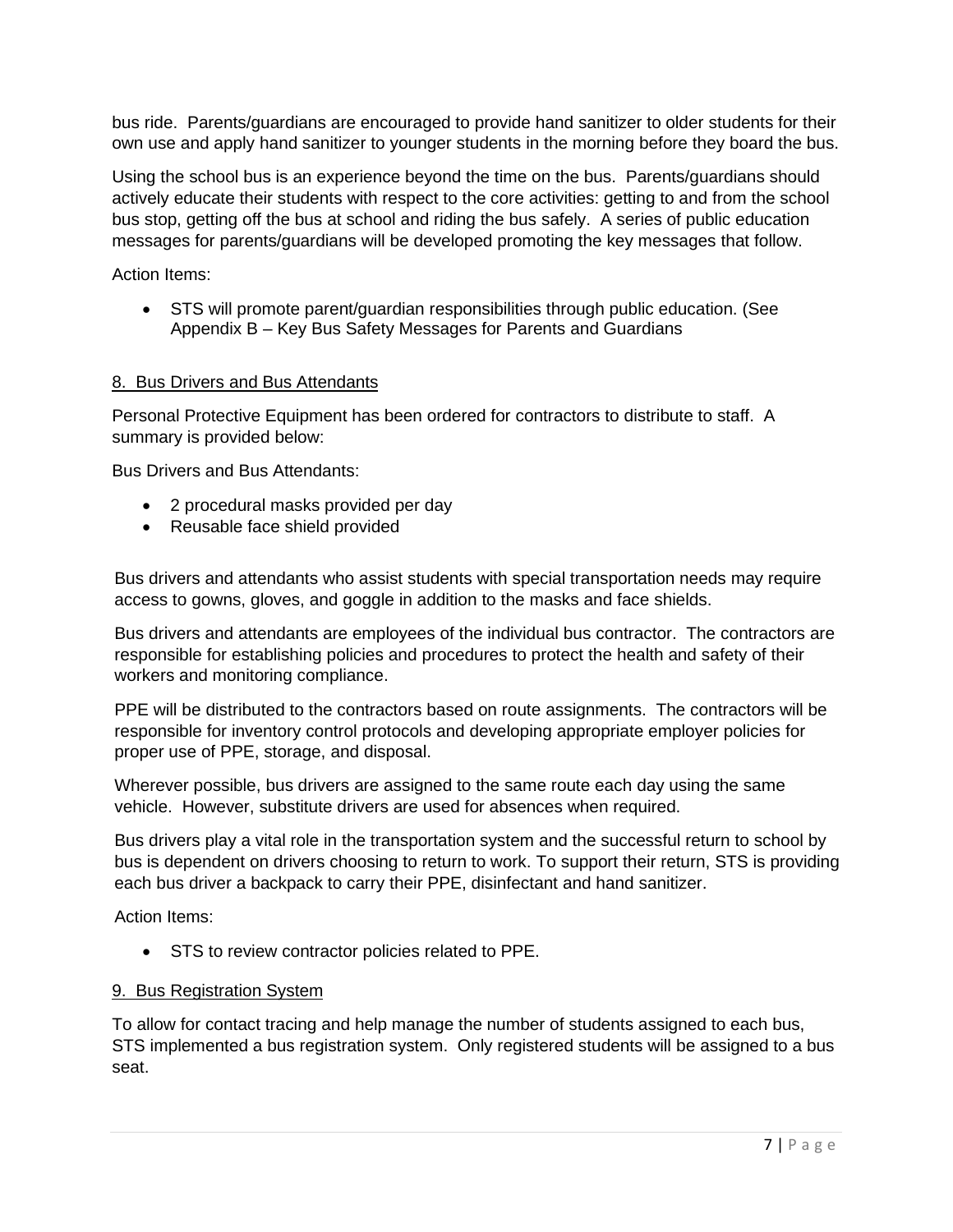This approach is consistent with the Ministry of Education guidance document, recognizes that the student data from the school board will be delayed and acknowledges some families may choose to provide their own transportation.

Bus registration closes on August 14. Those who miss the deadline for registration should prepare for a delay in accessing transportation and may be waitlisted in some circumstances.

Bus registration will also allow schools to create seating plans based on the in-school cohorts (grouping) of students and allow for proper arrival and departure protocols to be developed at each school site.

Bus registration has been promoted on the STS website, by direct email, on social media, through paid advertising and radio and TV news spots and through board communications.

#### 10. Bus Seating Plans

Schools will create seating plans with assistance from STS. STS will establish a common seat numbering system. Schools will be provided a template with directions to load by grade (and cohort where possible). Siblings from the same household should be seated together, regardless of grade.

Attendance on the bus will not be taken, but for contact tracing purposes, health units will be provided the bus list with registered students and the school attendance records to crossreference.

Action Items:

- STS will organize seat numbering systems and templates for schools.
- STS will develop public messaging about seating for information purposes.

# 11. Behavior on the Bus

Student behavior on the bus is vital to the overall safety of the bus driver and passengers alike. Students are expected to use the same good behavior on the bus as they would in the classroom.

On the bus, students should remain seated, facing forward and in their seats for the entire ride. This is especially critical this year.

Behavioral concerns are subject to Principal action and, as transportation is a privilege, students who are unwilling to behave on board may lose transportation for the safety of other students.

#### 12. Active Travel and School Zone Safety

Ministry guidance documents recommend encouraging active travel to reduce demand on school transportation because of potential capacity issues. Further, more parents than usual may choose to drive their students to school. School zones are already rife with congestion issues in the morning and afternoon and increased private transportation will exacerbate this problem.

To reduce congestion, promote active travel and to assist school communities, STS met with municipal partners throughout the district to arrange community-based central drop off sites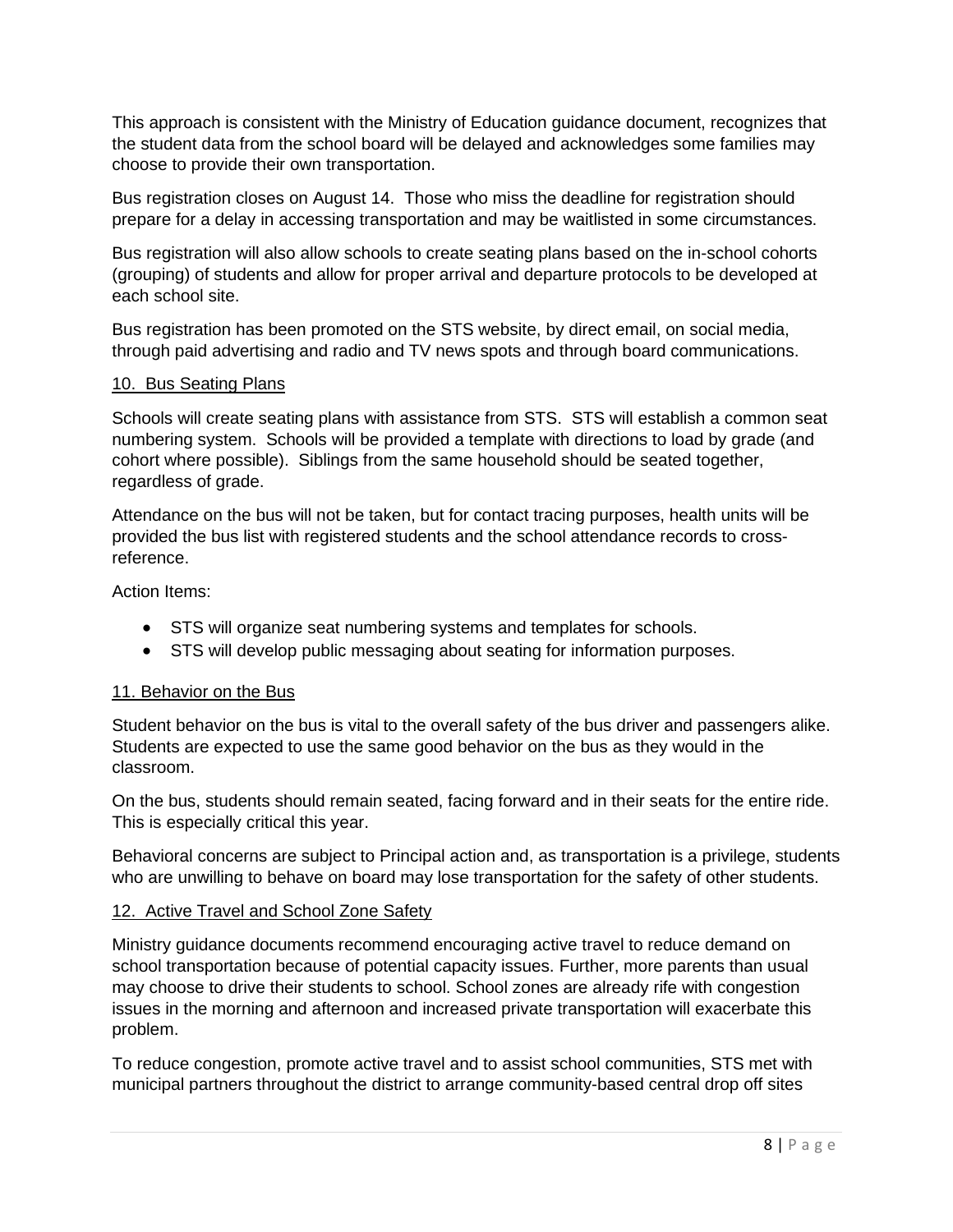which are a 5-minute walk from school. Parents will be encouraged to use these sites to drop off and pick up their students to divert traffic away from school property.

Walking maps have been generated for school sites which show logical locations to coordinate pick up and drop offs for students who can walk 5 minutes independently to school property.

Community participation is necessary for the above approaches to be successful. Families will have to actively choose to alter their routines instead of dropping off at the front door of the school. These measures, when adopted by parents, will improve school safety for staff, walkers and bussed students alike.

Action Items:

- STS will distribute central drop off sites and walking maps to schools for their use.
- STS will share the locations and maps on its website and through social media.

#### 13. Potential Cases of COVID 19

The local public health units are responsible for contact tracing. STS will follow direction from the health units as required and will communicate with both the school board(s) and bus contractors in a cooperative manner, noting that medical information is both private and sensitive.

When requested by public health, STS can produce the bus registration list, student contact information, length of bus ride and seating plan.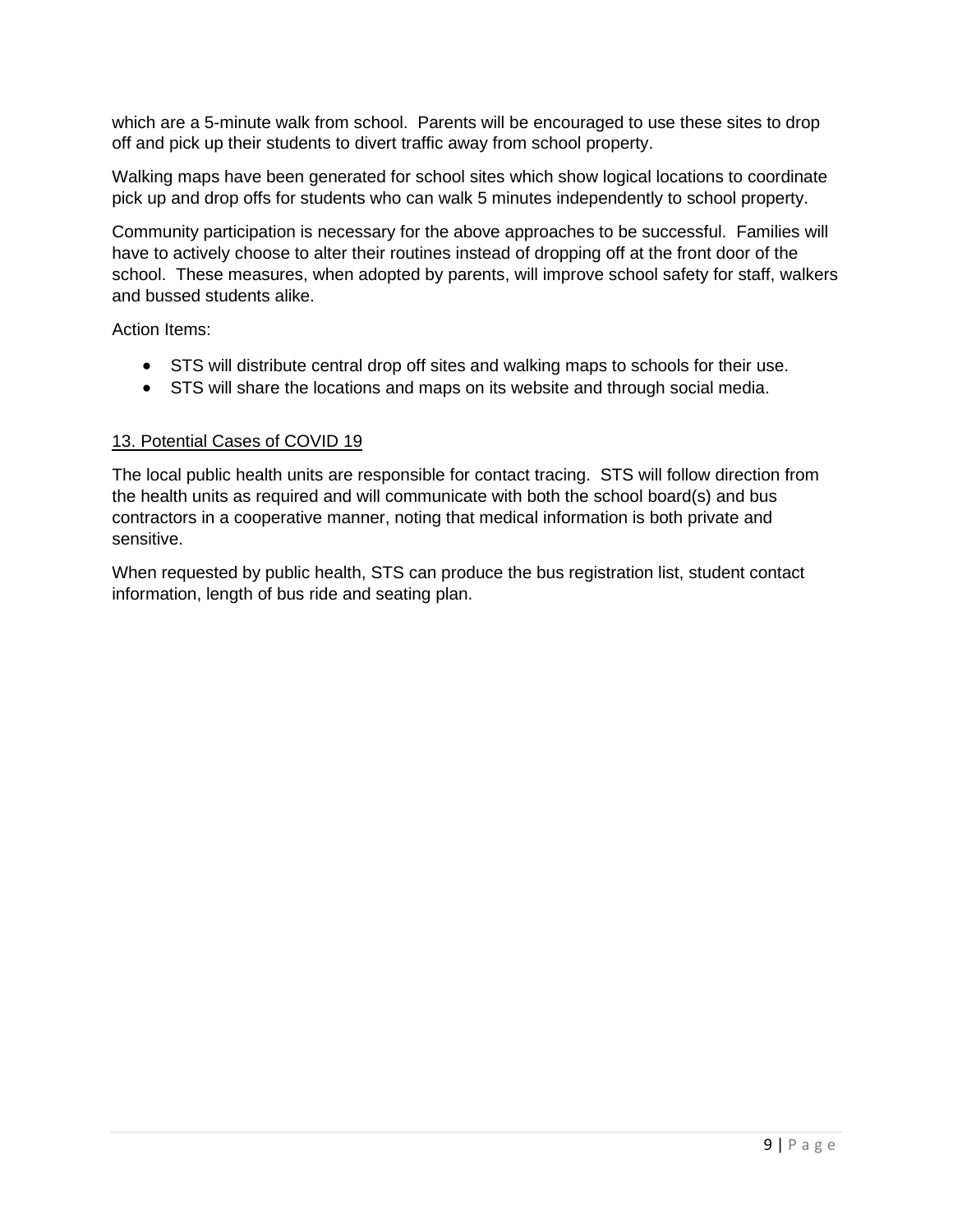|  | Appendix A – STS Actions in Response to Ministry Guidance Document |
|--|--------------------------------------------------------------------|
|  |                                                                    |

| Ministry Document (archived version)<br>Encouraging active forms of travel or private transportation by<br>parents and caregivers, where possible, to ease pressure on<br>transportation demand.                                                                                                              | <b>STS</b> Actions<br>Encouraging private transportation should be primarily messaged<br>from the school boards.                                                                                                                                                    |
|---------------------------------------------------------------------------------------------------------------------------------------------------------------------------------------------------------------------------------------------------------------------------------------------------------------|---------------------------------------------------------------------------------------------------------------------------------------------------------------------------------------------------------------------------------------------------------------------|
|                                                                                                                                                                                                                                                                                                               | STS is coordinating "Drive to 5" locations district-wide, where<br>feasible, to provide to each school and will publish maps for<br>community use. "Walk a Block" sites are also being identified for<br>each school site, where it is safe and practical to do so. |
|                                                                                                                                                                                                                                                                                                               | STS will, through its partnership in ELMO ASRTS, coordinate<br>messaging about active travel, school zone safety and congestion in<br>school zones.                                                                                                                 |
| Reviewing transportation eligibility policies (e.g., walk distances,<br>courtesy rider) to focus available transportation capacity on<br>students who would be unable to reach school without it.                                                                                                             | No policy modifications were undertaken.                                                                                                                                                                                                                            |
| Surveying parent intentions to assess transportation service<br>needs (e.g., through a transportation opt-in process).                                                                                                                                                                                        | STS released a mandatory bus registration process for September.                                                                                                                                                                                                    |
| Supporting physical distancing between students on school<br>vehicles by considering planning parameters of one student per<br>seat (unless the students are in the same household) and having<br>students from the same classroom cohort sit in the same area,                                               | This early guideline was replaced to support a return to school 5<br>days per week.                                                                                                                                                                                 |
| where possible.                                                                                                                                                                                                                                                                                               | STS will plan to two per seat (plus siblings) on yellow vehicles,<br>where possible to do so.                                                                                                                                                                       |
|                                                                                                                                                                                                                                                                                                               | Seating plans will be developed at the school with support from STS.                                                                                                                                                                                                |
| Where physical distancing is not possible, consider the use of<br>non-medical face coverings or masks for students.                                                                                                                                                                                           | This early guideline has been modified to:                                                                                                                                                                                                                          |
|                                                                                                                                                                                                                                                                                                               | Mandatory masks grades 4 - 12 and optional (but recommended)<br>for grades $JK - 3$ .                                                                                                                                                                               |
|                                                                                                                                                                                                                                                                                                               | STS will introduce public messaging regarding masks for bus<br>drivers, attendants, and students.                                                                                                                                                                   |
| Reviewing planning parameters such as limiting transfers and the<br>number of students at a bus stop, to reduce exposure.                                                                                                                                                                                     | The number of students at a bus stop is difficult to restrict in high-<br>density areas.                                                                                                                                                                            |
|                                                                                                                                                                                                                                                                                                               | STS will develop public messaging that maintaining physical<br>distancing at the bus stop location is the responsibility of the<br>students and/or caregivers.                                                                                                      |
| Enhancing cleaning protocols for frequently touched surfaces<br>(e.g., handrails, seatbacks) to at least twice daily.                                                                                                                                                                                         | STS is reviewing cleaning practices with the contractors.                                                                                                                                                                                                           |
| Making alcohol-based hand sanitizer available on vehicles.                                                                                                                                                                                                                                                    | Hand sanitizer will be available to students upon request/need from<br>the bus driver.                                                                                                                                                                              |
| Assessing whether the use of personal protective equipment<br>(e.g., surgical/procedure mask and eye protection (face shield or<br>goggles)) for school bus drivers, school bus monitors, and student<br>aides is necessary if they are unable to maintain physical<br>distancing when transporting students. | Ministry guidance document sets out requirements.                                                                                                                                                                                                                   |
| Supporting accommodations for immunocompromised students,<br>medically vulnerable students, and students with special<br>transportation needs.                                                                                                                                                                | STS will take direction from the boards on the development of the<br>Individual Student Transportation Plan for such students.                                                                                                                                      |
|                                                                                                                                                                                                                                                                                                               | STS will provide recommendations and support to the boards in the<br>development of such plans.                                                                                                                                                                     |